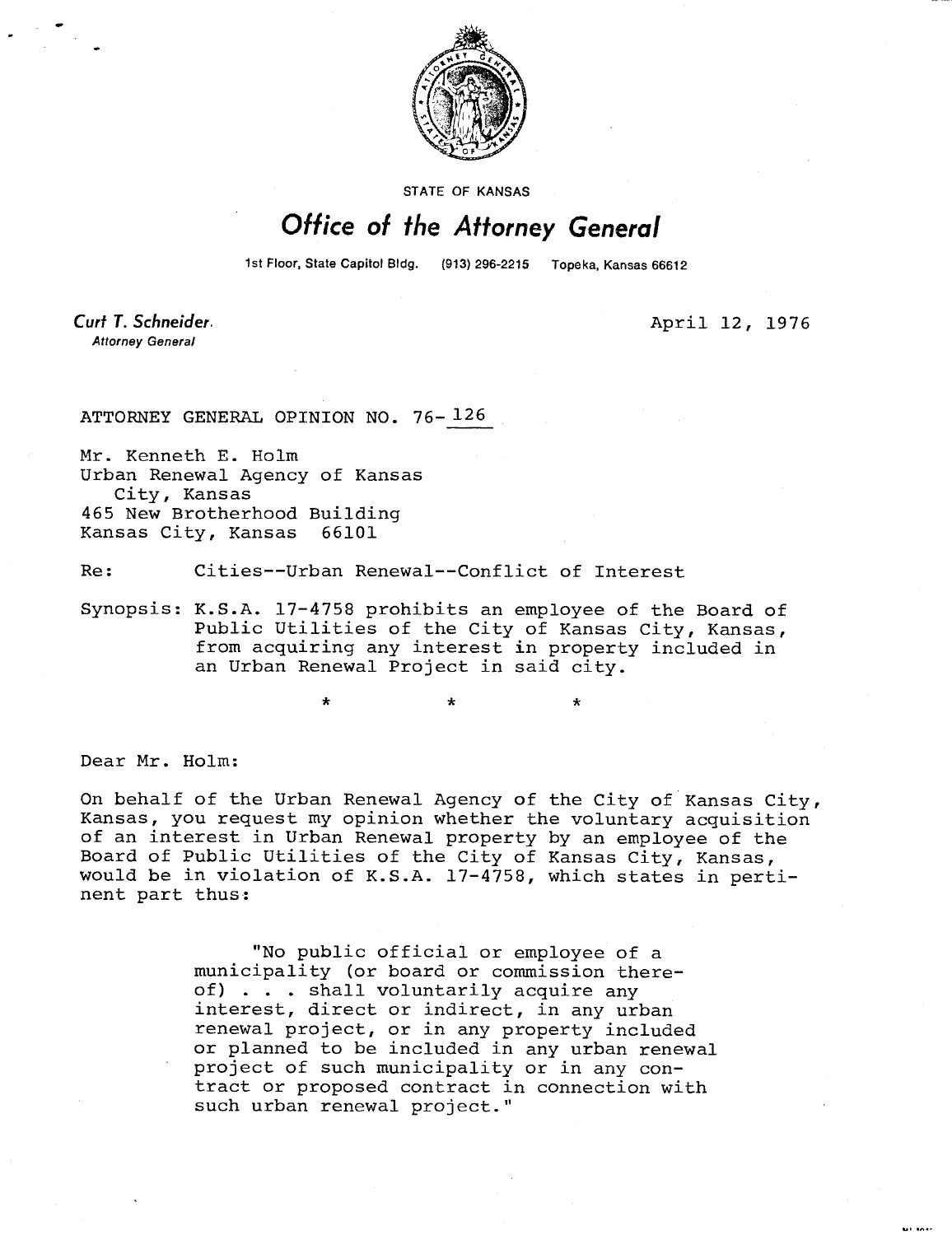Mr. Kenneth E. Holm Page Two April 12, 1976

You advise that on June 26, 1975, Hosea Ellis Sowell and his wife entered into a contract with the Agency to purchase Agency Resale Parcel 51R, located in the Silver City Urban Renewal Project, Kans. R-12. In February, 1976, Mr. Sowell was appointed to the legal department of the Board of Public Utilities. The Board is hesitant to transfer title to the property to Mr. Sowell, because of the possible applicability of K.S.A. 17-4758.

You point out that in Anderson v. City of Parsons, 209 Kan. 337, 496 P.2d 1333 (1972), the court held that the statutory disqualification applied to acquisition of an interest in property located in a specific urban renewal project, rather than merely with the general urban renewal area. Here, the property in question is located within a specific urban renewal project, and thus falls within the statutory prohibition, as construed by the court in that case.

The question which remains is whether Mr. Sowell, as an employee of the Board of Public Utilities, is an "employee of a municipality (or board or commission thereof)," as that phrase appears in K.S.A. 17-4758.

As pointed out in an earlier opinion from this office, the prohibition of K.S.A. 17-4758 is "absolute and unqualified." It extends not only to employees of the municipality, but also to employees of all boards and commissions thereof. Without question, the utilities operated by the Board are municipally-owned utilities. Board of Public Utilities of Kansas City v. Kansas City Power & Light Co., 139 Kan. 842, 33 P.2d 320 (1934). Management, operation, maintenance and control of the city-owned utilities are vested in the Board, whose members are elected directly by the voters of the city. K.S.A. 13-1220, -1221. The Board is vested with "exclusive control" of the electricity and water plants. K.S.A. 13-1223. However, the fact that operation of the utilities is vested in an independent administrative body does not relieve the city of liability for injuries for which the Board is responsible. Seely v. Board of Public Utilities, 143 Kan. 965, 57 P.2d 471 (1936). The city is a necessary and indispensable party to actions against the Board for such injuries. The Board is not a legal entity or quasi-municipal corporation independent of the city. It is, in fact, an administrative body of the city empowered directly by statute to administer and operate the city-owned utilities substantially free from control of the city governing body. It remains, nonetheless, an agency or board of the city itself.

I have the benefit of a letter from Mr. Sowell, setting forth his position in the matter, urging that so long as he fully discloses his interest and employment, and so long as there is no apparent. taint, abuse, fraud or other showing of wrongdoing, the prohibition